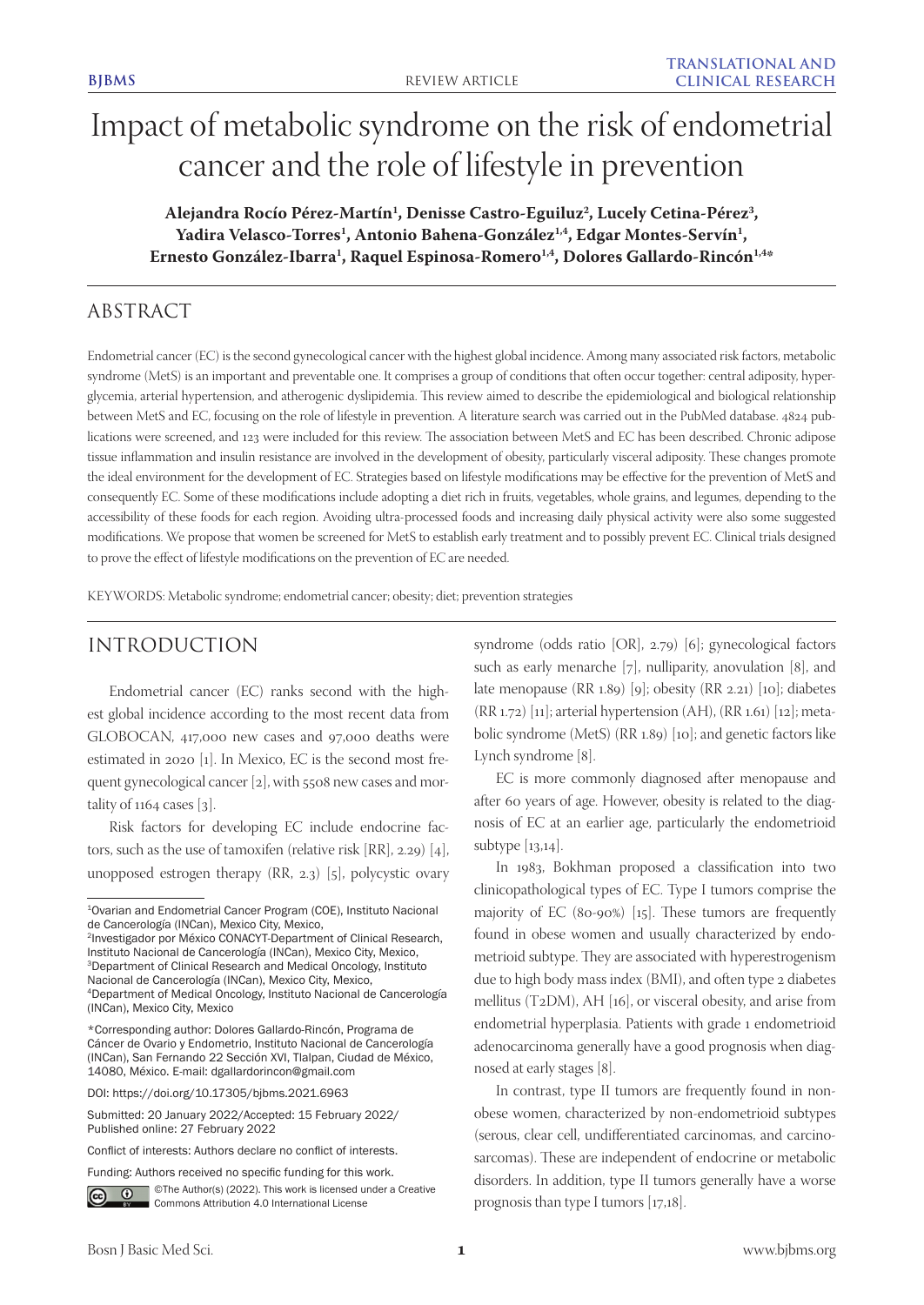This article aims to describe the epidemiological and biological relationship between MetS and EC and the role of lifestyle in prevention.

## MATERIALS AND METHODS

We reviewed articles which focused on the association between MetS and EC, as well the role of lifestyle in prevention. The PubMed database was used for the bibliographic search, restricted by the period 1990-2021. The selection of articles included original articles, review articles, systematic reviews, meta-analysis, conference documents, and scientific statements. Articles published in English and Spanish language were analyzed.

All combinations with the following keywords were included: endometrial cancer, epidemiology, metabolic syndrome, obesity, diabetes, hypertension, biological mechanism, prevention strategies, diet, lifestyle, and physical activity.

The Cochrane systematic reviews database was also searched, using the keywords "metabolic syndrome" and "endometrial cancer" restricted by the period 1990-2021, but no publications were found.

Articles that were focused on pharmacological and surgical treatment were excluded because these were not the aim of this study. Trials that included other types of gynecological cancer were also excluded. A total of 4824 publications were screened, and 123 were included for this review.

# RESULTS AND DISCUSSION

#### Metabolic syndrome

MetS is a group of conditions that often arise at the same time, such as central adiposity (high waist circumference, and WC), hyperglycemia, AH, and atherogenic dyslipidemia. MetS increases the risk for coronary heart disease, T2DM, fatty liver, and cancer, including EC [19-22]. Its clinical and epidemiological importance has led various world organizations to establish their criteria to define MetS over time. Table 1 includes the most relevant definitions [19,23-26].

The incidence of EC has been rising between 2006 and 2015. It increased on average 1.3% per year in the United States. There is also evidence of increased mortality rates [27]. This phenomenon might be due to the rise of MetS components in women [21,28].

National Health and Nutrition Survey of Mexico (ENSANUT) reported in 2018, a prevalence of 76.8% overweight and obese adult Mexican women [29], the prevalence of abdominal obesity was 88.4%, prevalence of hypertension was 20.9%, and prevalence of T2DM was 11.4% [30]. These statistical data show that large population of Mexican women have at least one MetS component. We hypothesize that

this increase may be related to several factors. The Mexican population is genetically predisposed to MetS. Studies have described genetic variants that confer a higher risk for the development of T2DM (*SLC16A11*) and dyslipidemia (*ABCA1/ R230C*) in mestizo and indigenous Mexican populations [31]. Environmental factors play an essential role in increasing MetS, such as consumption of a western dietary pattern and sedentary behaviors [32,33].

Alarmingly, sedentarism has increased considerably in the last 2 years because of the COVID-19 pandemic. Due to this, we may expect a significant increase in MetS in the following years.

The relationship of MetS and its components with EC was described by Esposito et al. in a meta-analysis that included six studies and 3132 EC cases. Women with MetS were found to have a RR of 1.89 for developing EC. When analyzing the influence of each MetS component, they found the strongest association for increasing rates in BMI and WC (RR, 2.21). Hyperglycemia and AH were both associated with EC (RR, 1.81 each), and to a lesser extent, high triglyceride (TG) values (RR, 1.17). Low high-density lipoprotein (HDL) levels were not associated with EC [10]. On the other hand, Wang et al. found in a meta-analysis a higher risk of EC in women with MetS  $(RR, 1.62)$  [34].

Gutiérrez-Solis et al. carried out a meta-analysis that included 15 reports published between 2004 and 2016 to determine prevalence of MetS in Mexico, and found a prevalence of 31-54%. Each study used different diagnostic criteria for MetS, which accounts for the diversity in results [35]. The prevalence by World Health Organization (WHO) criteria, National Cholesterol Education Program, Adult Tretment Panel III (NCEP ATP III), American Heart Association/National Heart, Lung and Blood Institute (AHA/NHLBI), and International Diabetes Federation (IDF) was 31% [23], 36% [24], 48% [19], and 54% [25], respectively. According to AHA/NHLBI criteria, a significantly higher prevalence of MetS was observed in women than men (55.6% vs. 38.2%) [36].

A case-control study carried out in the United States included women over 65 years (16,323 cases and 100,751 controls). It evaluated the association of MetS using NCEP III criteria and its components with EC. This study found an association between the risk for all EC subtypes and MetS (OR, 1.39), impaired fasting glycemia (OR, 1.36), AH (OR, 1.31), and high TG levels (OR, 1.13) [22].

## Metabolic syndrome components and endometrial cancer

#### *Overweight, obesity, and abdominal obesity*

Overweight ( $BMI \geq 25 \text{ kg/m}^2$ ) and obesity ( $BMI \geq 30 \text{ kg/m}^2$ ) are classified based on BMI. However, BMI does not consider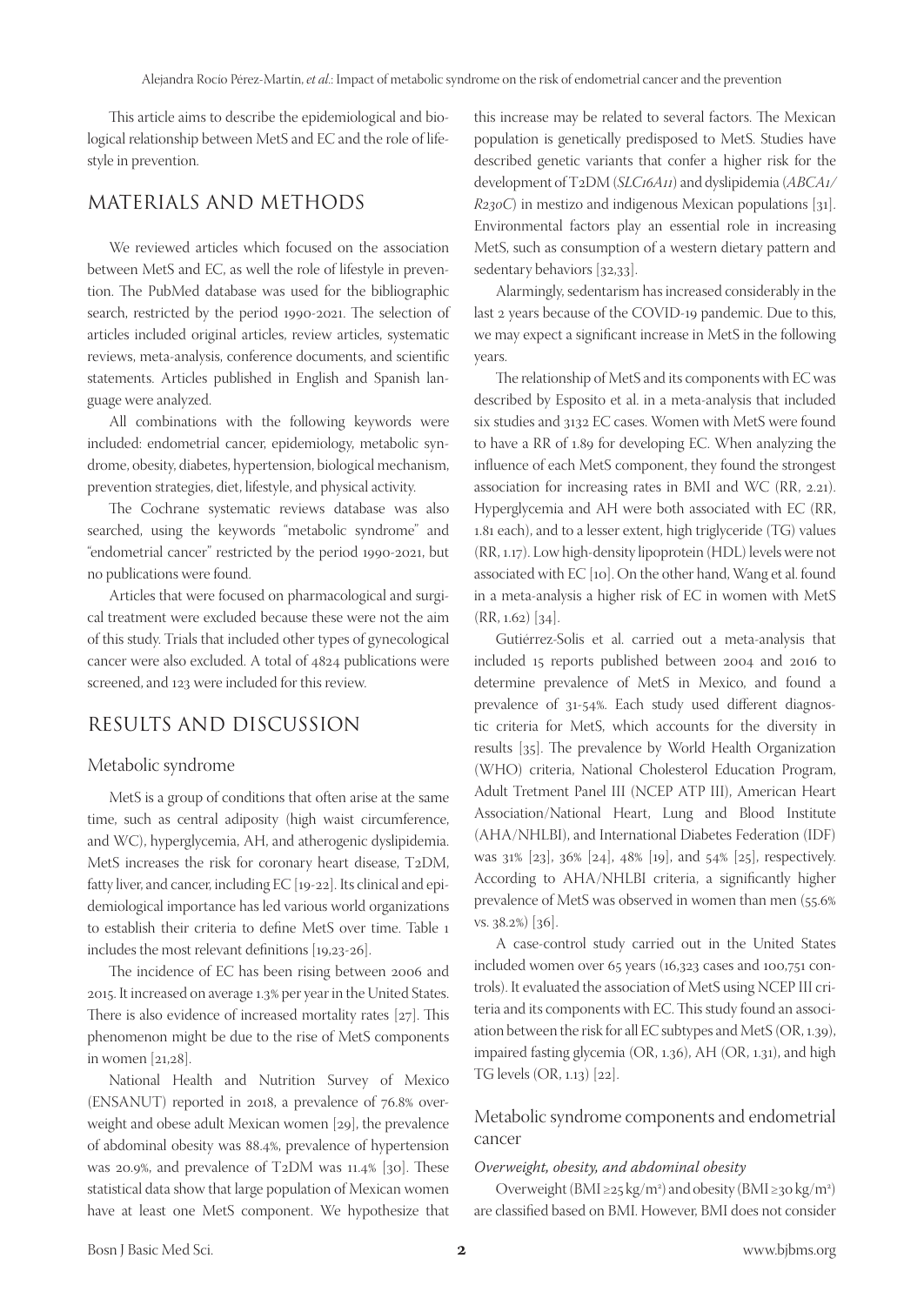Alejandra Rocío Pérez-Martín, *et al*.: Impact of metabolic syndrome on the risk of endometrial cancer and the prevention

|                             | WHO 1999 [23]                                                                                                                   | <b>NCEP ATPIII 2001 [24]</b>                 | AHA/NHBI 2005 [19]                                         | IDF 2005 [25]                                                            | HARMONIZED CRITERIA<br>IDF/AHA/NHBI 2009 [26]          |
|-----------------------------|---------------------------------------------------------------------------------------------------------------------------------|----------------------------------------------|------------------------------------------------------------|--------------------------------------------------------------------------|--------------------------------------------------------|
| Diagnostic criteria         | Some alteration of glucose,<br>plus two or more of the<br>remaining components                                                  | Three or more of the<br>following components | Three or more of the<br>following components               | Increased WC plus<br>two of the rest of the<br>components                | Three or more of the following<br>components           |
| Central obesity             | WHR > $0.85$ y/o<br>BMI > 30 kg/m <sup>2</sup>                                                                                  | $WC \ge 88$ cm                               | $WC \ge 88$ cm                                             | $WC \ge 80$ cm (specific<br>to each population)                          | $WC \ge 80$ cm (specific to each<br>population)        |
| Glucose                     | $IR: >110$ mg/dL<br>GI $2h$ : >140 mg/dL or with<br>a diagnosis of T2DM                                                         | $\geq$ 110 mg/dL                             | $\geq$ 100 mg/dL or with<br>medication for high<br>glucose | $\geq$ 100 mg/dL or with a<br>previous diagnosis of<br>T <sub>2</sub> DM | $\geq$ 100 mg/dL                                       |
| Triglycerides               | $\geq$ 150 mg/dL                                                                                                                | $\geq$ 150mg/dL                              | $\geq$ 150mg/dL or with<br>medications to<br>decrease TG   | $\geq$ 150mg/dL or<br>medications to<br>decrease TG                      | $TG \geq 150 \text{ mg/dL}$                            |
| High-density<br>lipoprotein | $<$ 50 mg/dL                                                                                                                    | $<$ 50 mg/dL                                 | $<$ 50 mg/dL or in<br>treatment to increase<br><b>HDL</b>  | $<$ 50 mg/dL or in<br>treatment to increase<br><b>HDL</b>                | $< 50$ mg/dL                                           |
| Blood pressure              | $\geq$ 140/90 mmHg                                                                                                              | $\geq$ 130/85 mmHg                           | $\geq$ 130/85 mmHg or<br>in antihypertensive<br>treatment  | $\geq$ 130/85 mmHg or<br>in antihypertensive<br>treatment                | $\geq$ 130/85 mmHg or in<br>antihypertensive treatment |
|                             | Microalbuminuria Excretion of 20 $\mu$ g/min <sup>-1</sup> or -<br>albumin: creatinine ratio de<br>$\geq$ 30 mg/g <sup>-1</sup> |                                              |                                                            |                                                                          |                                                        |

TABLE 1. Diagnostic criteria for metabolic syndrome for women worldwide according to different health organizations

WHO: World Health Organization; NCEP ATPIII: National Cholesterol Education Program, Adult Treatment Panel III; IDF: International Diabetes Federation; AHA/NHLBI: American Heart Association/National Heart, Lung and Blood Institute, WHR: Waist-to-hip ratio (Division of waist measurement by hip measurement), BMI: Body mass index, IR: Insulin resistance, GI: Glucose Intolerance, T2DM: Type 2 diabetes mellitus, WC: Waist circumference, TG: Triglycerides, HDL: High-density lipoprotein

factors related to body composition, including the ratio of fat mass to lean mass. For this reason, other measurements such as WC (specific to each population) are more useful in identifying abdominal obesity [36].

A population-based study evaluating the global cancer burden from being overweight and obese found that 63.6% of all endometrial, breast, and colon cancer cases are collectively attributable to high BMI. It is possible that if the current pattern of increasing obesity continues, the prevalence of these cancers will continue to rise [37].

In a UK population-based study that included 5.24 million adult women, they identified that for each 5 kg/m<sup>2</sup> increase from a BMI ≥25 kg/m2 , the risk of EC increased 62%. The same study attributed 41% of EC to excess weight [21].

Overweight and obesity are characterized by excess adipose tissue and altered adipose biology [38,39]. Adipose tissue has an almost unlimited lipid storage and expansion capacity. It is a complex endocrine organ responsible for various functions such as energy homeostasis, the regulation of the inflammatory response, and the stimulation of cell proliferation pathways.

The location of adipose tissue is an essential factor, and abdominal obesity is particularly harmful. It is determined by the accumulation of visceral adiposity, characterized by increased fat surrounding the intra-abdominal organs and correlates with WC [38,40]. Excess visceral adiposity in women may lead to an increase in levels of androgen precursors and an increase in aromatase activity, resulting in a significant rise in estrogen levels. In an environment deficient in progesterone, estrogen induces mitogenic effects in the endometrial

tissue. The primary mechanism involves the regulation of the cell cycle balance (proliferation, differentiation, and apoptosis). Growth stimulation increases proliferation rates. In cells that have accumulated mutations in proto-oncogenes, this stimulation may ensure the survival of these cells and promote growth and expansion, allowing them to develop as a tumor, which is a vital mechanism relating to EC risk [41].

#### *Mechanisms linking adipose tissue inflammation and tumorigenesis*

In homeostatic conditions, adipose tissue comprises of adipocytes, stromal cells, and several immune system cell populations that produce mediators and cytokines that maintain a T helper 2 (Th2) environment. Stromal cells, regulatory T cells, and eosinophils produce the cytokines as interleukin 33 and  $5$  (IL-33 and IL-5), essential for a healthy adipose tissue [42] and the browning of adipose tissue, a critical regulator of metabolic health [40]. This environment contributes to the polarization of the macrophages to a type 2 phenotype (M2) by the production of IL-4 and IL-10 [43]. M2 macrophages sustain an anti-inflammatory environment, by promoting insulin sensitivity and metabolic homeostasis [44]. The adipocytes produce adiponectin, an adipokine with anti-inflammatory activity and a critical glucose and lipid metabolism regulator [45].

The development of obesity involves adipose tissue inflammation. During the process of obesity, adipocytes become hypertrophic, and hyperplastic and increase the production of leptin instead of adiponectin. Leptin is an anorexigenic hormone that directly correlates with white adipose tissue mass [46]. In addition, it is a pro-inflammatory adipokine. Most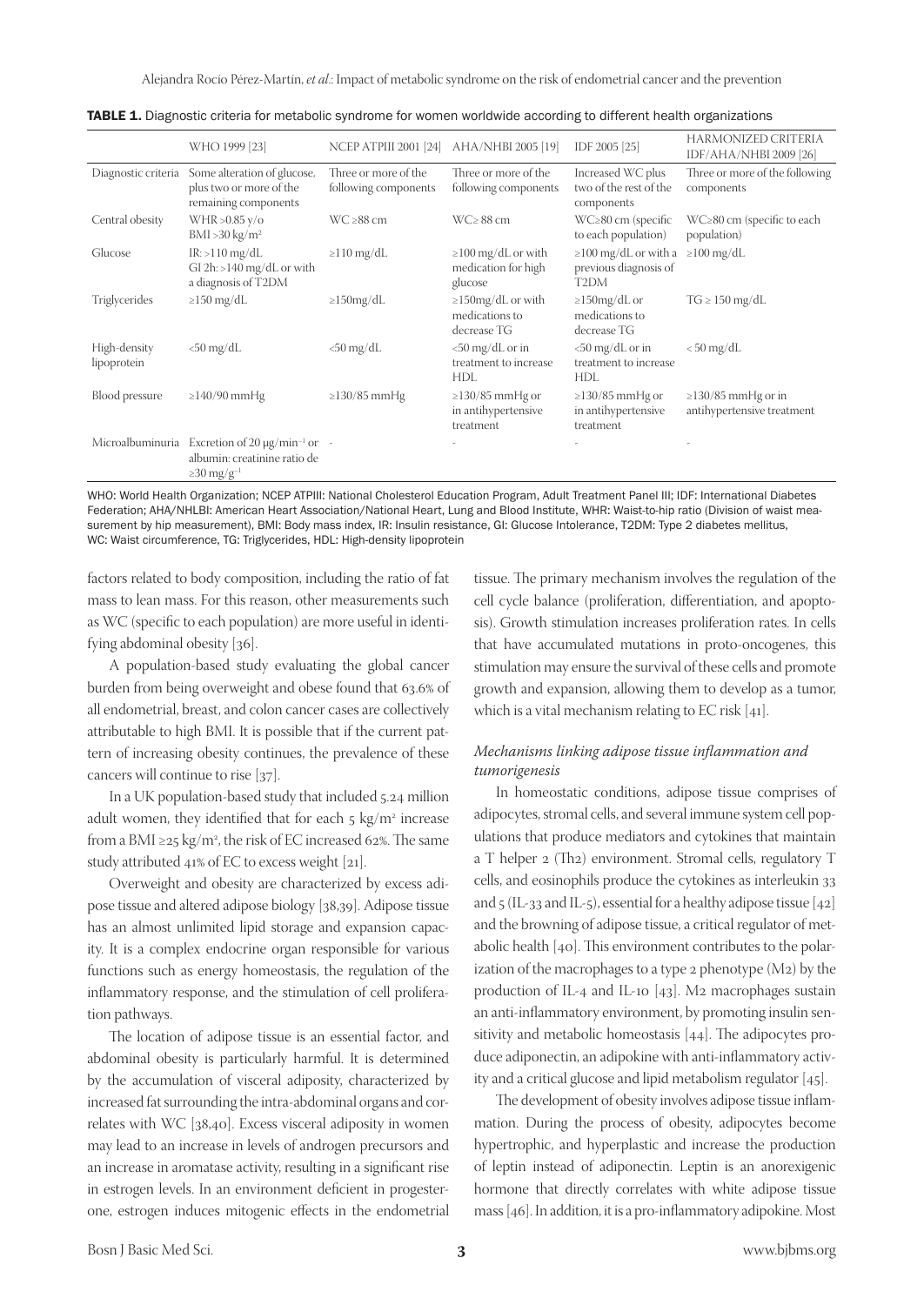immune cell populations express the leptin receptor. Its activation leads to the synthesis of inflammatory cytokines such as IL-6, IL-12, IL-18, and tumor necrosis factor-α (TNF-α). It also synthesizes chemokines, such as monocyte chemotactic protein-1 and IL-8, which attract immune cells from circulation, including neutrophils, natural killer (NK) cells, monocytes, and effector lymphocytes [47]. As a result of adipose tissue growth, adipocytes die of necrosis, releasing free fatty acids (FFA), and damage-associated molecular patterns (DAMPs).

These molecules signal resident macrophages to activate, polarize to a type 1 inflammatory phenotype (M1) to phagocytize the dead tissue, and produce inflammatory cytokines and alarmins that attract immune cells from circulation [48]. When immune cells reach the obese adipose tissue, they encounter several inflammatory components, FFA, DAMPs, leukotrienes, TNF-α, IL-1β, and IL-6. This pro-inflammatory environment activates neutrophils, M1 macrophages, and lymphocytes that differentiate to a Th1 phenotype, producing interferon-γ. It further promotes inflammation and activation of the immune response [42].

These changes in immune cell composition and phenotype in the obese adipose tissue promote hormone and metabolic alterations that, together with inflammation, constitute the ideal environment for the development of a tumor [49-54]. One event related to these alterations is that adipose tissue expansion leads to localized hypoxia. The lack of oxygen activates hypoxia-induced factor  $1-\alpha$  that promotes angiogenesis [49], facilitating the access of inflammatory cytokines, and other metabolic components to the circulation. Among these metabolic components, insulin and insulin-like growth factor (IGF) increase in response to the insulin resistance (IR) developed during the inflammatory process and oxidative stress in the obese adipose tissue. Both insulin and IGF bind to insulin receptors (IR-A and IR-B) and IGF receptors (IGF-R) [53], signaling metabolic and mitogenic pathways. IR and IGF-R mediate their effects by activating pathways that ultimately signal PI3K-Akt, mTOR, and MAPK/ERK. The PI3K-Akt pathway is involved in cell survival and regulation of apoptosis, whereas the MAPK/ERK pathway is implicated in cell proliferation. The Akt pathway activates mTOR; this results in protein synthesis, cell growth, and preparation of cells to enter the cell cycle [55,56]. Furthermore, increased levels of insulin and IGF increase aromatase activity that results in an increased production of estrogen. As described above, chronically increased estrogen levels cause endometrial dysplasia and may promote malignant transformation. Inflammatory cytokines such as IL-6 and TNF-α also promote the synthesis of aromatase [57,58]. IL-6 and TNF- $\alpha$  are inflammatory cytokines produced mainly by the innate immune system cell populations, such as macrophages. In the obese adipose tissue, M1 macrophages produce IL-6 and TNF-α.

The effects of these cytokines have been thoroughly described in several tissues and organs, including endothelium, liver, pancreas, hypothalamus, bone marrow, and skeletal muscle. Importantly, they induce the acute phase response in the liver, leading to the production of C-reactive protein (CRP), proteins of the complement system, coagulation factors, and fibrinogen [59]. The signaling of these cytokines receptors leads to the activation of multiple transcription factors, including nuclear factor-kappa B (NF-kB). Nf-kB promotes cell proliferation and survival, increased production of reactive oxygen species (ROS), IR, and angiogenesis [51,53,60]. These mechanisms favor a tumorigenic environment characterized by inflammation, oxidative stress, insensibility to growth inhibitors, self-sufficiency in growth signals, proliferation, evasion of apoptosis, sustained angiogenesis, tissue invasion, and metastasis potential.

The obesity-derived inflammation and protumorigenic environment have been proposed to play a role in the development of EC (Figure  $_1$ ) [57,58]. In addition, to the process previously described, long-term estrogen stimulation is determinant in developing EC [61,62].

The complex interaction between sex steroid hormones, cytokines, and growth factors in the endometrium can lead to a local inflammatory medium that increases estrogen production and inflammatory cytokines, creating an environment that favors tumor initiation and maintenance. Evidence demonstrates an aberrant expression of NF-κB in the nuclei of proliferating endometrium, which may lead to endometrial hyperplasia and eventually EC. Results from the European Prospective Investigation into Cancer and Nutrition (EPIC) cohort also support the role of inflammation in endometrial carcinogenesis [57]. Additionally, to the effects of adipose tissue inflammation, studies have demonstrated that adipose stem cells (ASCs) infiltrate cancer lesions and promote cancer progression. EC cells can fuse with ASCs, which alters extracellular matrix mechanics. ASCs also produce plasminogen activator inhibitor-1, which has a role in invasion and metastasis and is associated with a poor prognosis in EC patients [34,60,61].

#### *Alterations in glucose metabolism*

T2DM is characterized by elevated insulin levels and IGF-1 levels with hyperglycemia [63]. Evidence supports an independent association between T2DM and an increased risk of EC [64,65]. A meta-analysis that included 25 studies showed that women with EC have higher fasting insulin levels [66].

IR is characterized by reduced sensitivity to insulin in responsive tissues, leading to increased blood insulin and glucose levels [67]. Obesity, physical inactivity, and genetic predisposition can lead to IR [68], the leading cause of T2DM. IR occurs years before it shows clinical signs. This period is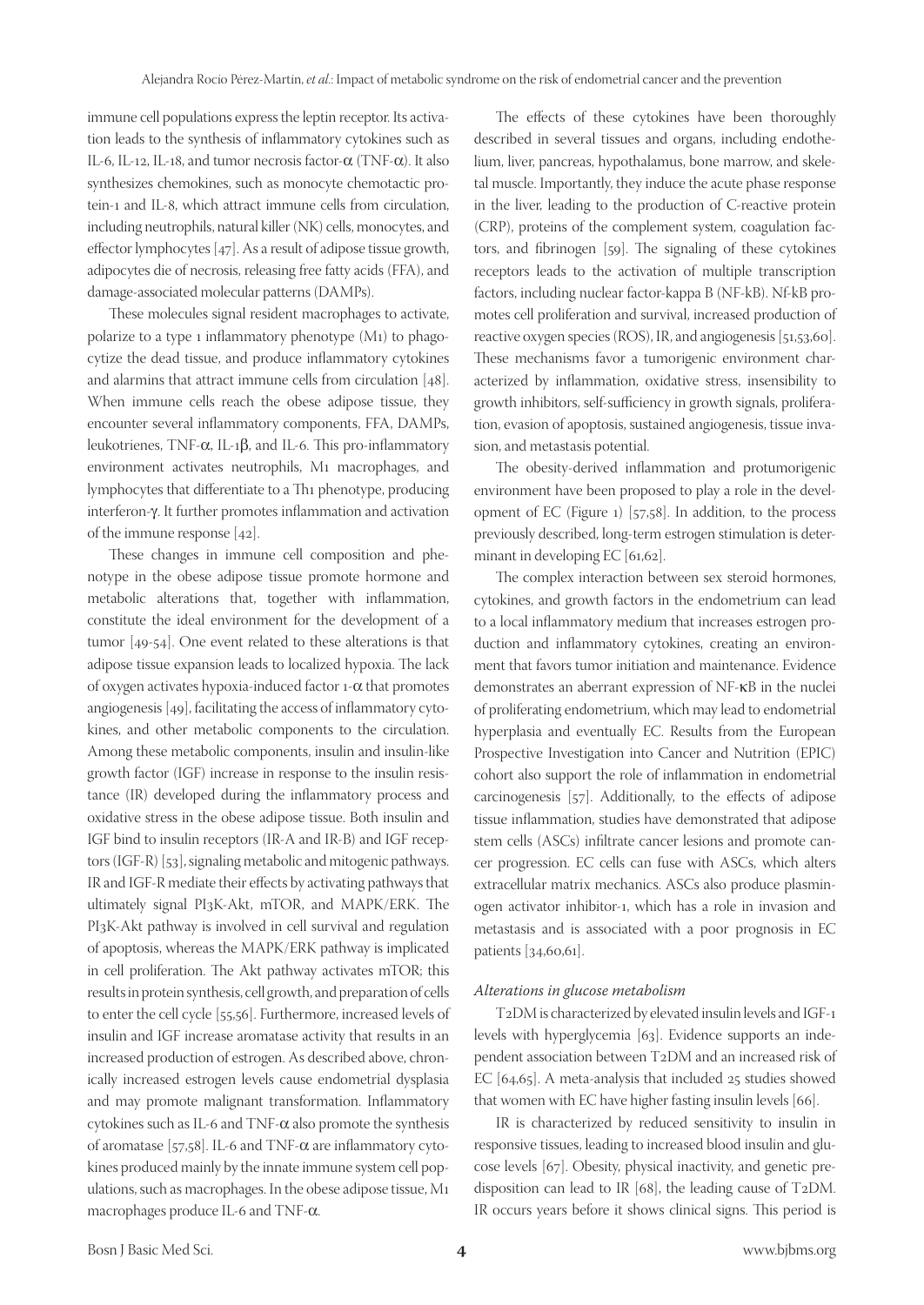

FIGURE 1. Obesity-derived inflammation and tumorigenic environment may play a role in the development of EC. Obese adipose tissue is characterized by hyperplasia and hypertrophic adipocytes, the formation of crown-like structures, increased secretion of FFA and inflammatory cytokines, and a decreased secretion of adiponectin. The inflammatory mediators attract from circulation neutrophils, Th1 lymphocytes, monocytes that become M1 macrophages, among other cells, all of which contribute to a pro-inflammatory environment that increases the generation of ROS. Hypertrophic adipocytes increase the secretion of insulin and IGF-1 that contribute to insulin resistance and promote cell growth. The hypoxic adipose tissue leads to the production of HIF-1 $\alpha$ and angiogenesis. These events create a protumorigenic environment that reaches other tissues and organs, including the endometrium. The increase in aromatase and estrogen is essential in signaling the endometrial tissue to proliferate and develop dysplasia. The high levels of ROS and inflammatory signals may lead to a malignant transformation of the dysplastic tissue, thus developing endometrial cancer. Created by Denisse Castro-Eguiluz. EC: Endometrial cancer; FFA: Free fatty acids; ROS: Reactive oxygen species; IGF-1: Insulin growth factor-1; HIF-1α: Hypoxia-inducible factor-1α.

known as a prediabetic state and it has an essential role in the development and progression of EC [69,70]. According to the diabetes Atlas of the IDF, the worldwide prevalence of diabetes caused by IR continues to increase [71].

Evidence supports that IR and EC share some risk factors, suggesting that IR and EC may develop simultaneously [11]. On the other hand, IR results in hyperinsulinemia, which triggers physiological effects leading to carcinogenesis because insulin is an important anabolic hormone that stimulates cell proliferation [72].

Insulin exerts its biological effect by binding to specific receptors located on the cell membrane. Once insulin interacts with its receptor and is activated, signaling cascades that depend on an organized number of protein interactions begin, with insulin receptor substrate proteins being essential in the process [73]. Insulin signal transduction involves two isoforms of the insulin receptor. These isoforms are produced through alternative transcriptional splicing. The IR-A recognizes insulin and IGF and has a higher affinity for IGF2 than IGF1. As IR-B is specific for insulin, it is involved in glucose homeostasis [74].

IR-A binds IGF-1 with low affinity, but it has a high affinity for insulin and IGF-2. IGF1R has a high affinity for IGFs. However, blockade of IGF-IR and IR-A in cancer cells does not entirely prevent insulin's nor IGF's growth stimulation [61]. In addition, IR-A and IGFR share signaling pathways. However, insulin is involved explicitly in glucose metabolism, and IGFs stimulate cell growth and proliferation [75]. Likewise, the IGF system is known to contribute to human carcinogenesis. IGF2 has been hypothesized to be more closely related than IGF1 to the etiology of EC [76].

It has also been observed that insulin could up-regulate the expression of vascular endothelial growth factor and consequently angiogenesis, a phenomenon observed in the tumor development [56]. Thus, insulin signaling is essential for glucose metabolism [77], and IR may promote tumorigenesis of EC through an indirect pathway or receptor signaling [67].

#### *Alterations in lipid metabolism*

Alterations in the levels of some serum lipids such as TG [22], total cholesterol [78], low-density lipoprotein (LDL), HDL, and their association with EC have been studied [22].

A prospective population-based study followed 31,473 women for 9 years and found a positive association with high TG levels (age-adjusted hazard ratio, HR, 2.34; and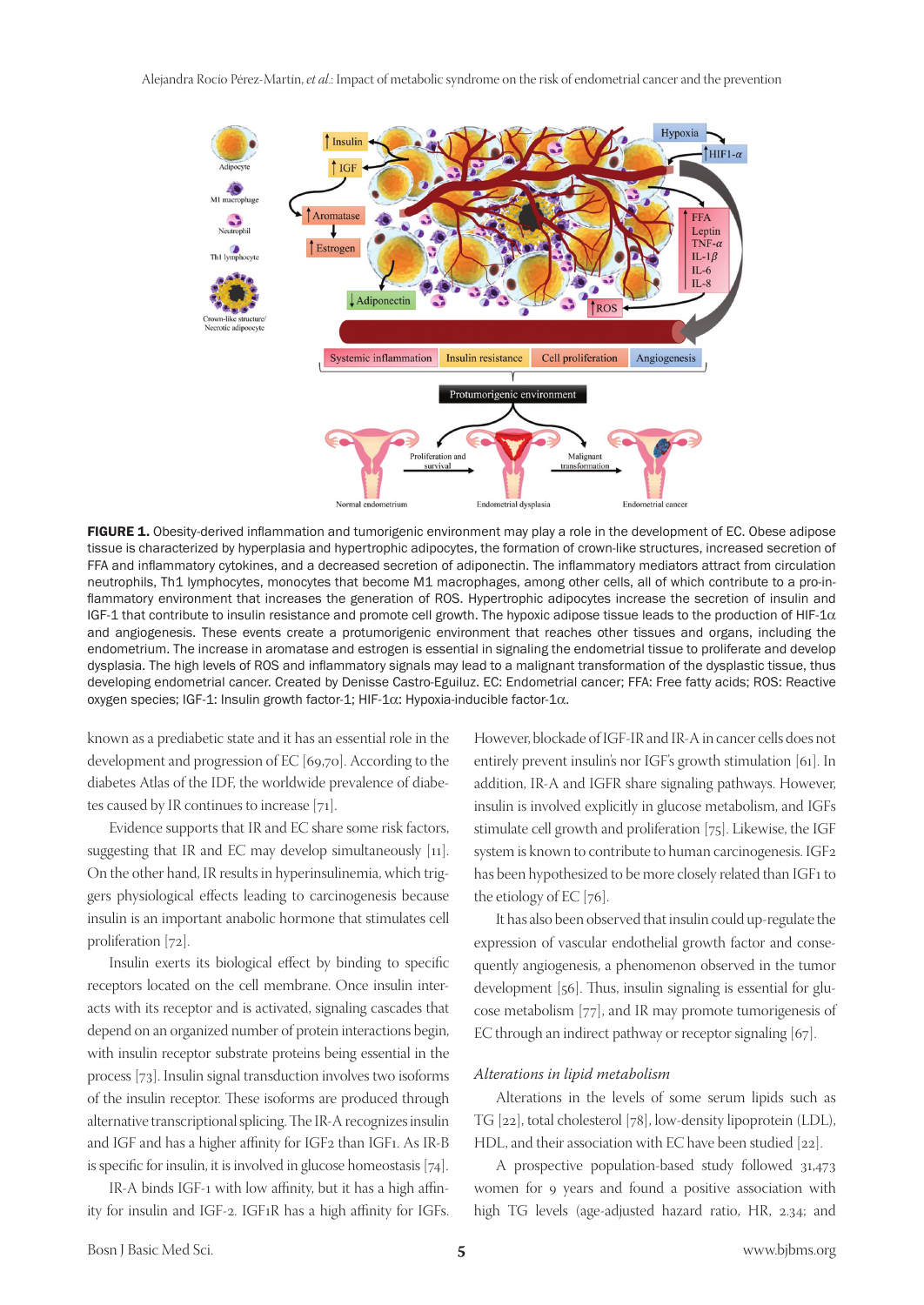BMI-adjusted HR, 1.79), but not with total cholesterol, LDL, and HDL [79].

A case-control study (942 cases and 1721 controls) found a positive correlation between EC and total cholesterol (OR, 1.62), TG (OR, 1.25), LDL (OR, 1.44), and low HDL (OR, 2.4) [61]. In this study, overweight and obesity strengthened the association between LDL and EC.

Although studies on the mechanisms that explain the association between dyslipidemia and the risk of EC have not been definitive, the following alterations have been identified: activation of fatty acid pathways and increased production of ROS. ROS interact with lipids, proteins, and DNA in cells, causing changes in the integrity of the cell membrane, inducing cell damage, and favoring oncogenesis [61]. On the other hand, increased adiposity may cause the secretion of FFA. These bind to the Toll-like receptor-4, resulting in a sustained inflammatory response, which as aforementioned, contributes to the protumorigenic environment. In addition, excess adiposity increases the aromatase activity and production of estrogen, as described previously [41]. It should be noted that endometrial cells can undergo intense and atypical mitosis both due to estrogenic influx and insulin action, having a double effect: increasing cell proliferation and preventing apoptosis [80]. These mechanisms may lead to dysplasia in endometrial tissue.

#### *Arterial Hypertension*

The biological mechanisms that explain the relationship between AH and EC are not currently known, and very few studies have explored this relationship. A positive association between AH and EC was demonstrated in a meta-analysis that included 19 case-control studies and 6 cohort studies (RR, 1.61). Authors suggested that AH may promote cellular senescence and apoptosis inhibition, affecting cellular turnover [12,81].

## Endometrial cancer prevention strategies related to metabolic syndrome

Scientific literature has shown that individual, hereditary and environmental factors are involved in the development of EC. It is crucial to consider the role lifestyle plays in developing this cancer, mainly the association between diet and PA, which constitute modifiable factors that play an indispensable role in preventing EC.

#### *Diet*

Risk modification, above all, due to nutritional factors in the diet, can occur at different stages of the cancer onset process. Several hypotheses have been proposed concerning the mechanisms through which various elements of the diet could contribute to carcinogenesis or prevent it [82].

Carcinogenesis is a process that develops in several steps. These are characterized by molecular changes that cause cellular transformation from normal to malignant cells. Phytochemicals are compounds that exert chemopreventive and anti-inflammatory effects by limiting cytokine secretion, blocking the master regulators of tumor initiation and promotion, reversing the premalignant stage, and inhibiting or slowing tumor progression [83].

Phytochemicals are found in vegetables, fruits, and wholegrain products. They act as antioxidants eliminating free radicals and protecting from the genetic material's damage. Some are polyphenols, terpenoids, and thiols; their effects have been studied in various diseases such as EC. A group of polyphenols found in soybeans and legumes includes flavonoids and isoflavones, such as genistein, daidzein, and glycitein, which have an antiestrogenic effect in the prevention of EC [84]. A meta-analysis that included epidemiological studies compared a higher intake of isoflavones against a lower intake and found a reduction in the risk of EC [85]. Another polyphenol compound, epigallocatechin gallate, found in green tea, has been associated with prevention of angiogenesis [84].

Zhou et al*.* evaluated the effect of green and black tea consumption on the risk of EC and found that an increase of one cup per day of green tea was associated with a lower risk of developing EC (RR, 0.89) [86]. Furthermore, coffee contains caffeine, chlorogenic acid, and the terpenoids cafestol and kahweol [87]. A protective effect was found in a dose-response meta-analysis that evaluated the impact of coffee consumption on the risk of EC [88].

Components in foods interact with each other or with other factors (environmental or genetic), and these interactions have physiological effects that are not entirely understood. However, it is known that the diet meets specific characteristics that can mediate estrogen levels and modulate inflammation [87]. The risk of developing EC seems to be associated with a higher intake of foods found in Western diets (pro-inflammatory foods as animal products rich in saturated fatty acids, refined carbohydrates, and ultra-processed foods), [89] which also increase CRP levels [90-92]. Chronic subclinical inflammation can lead to IR [93], stimulating cell proliferation and inhibiting apoptosis [41].

This risk of EC may decrease among women that consume mainly plant-based diets, rich in fruits, vegetables, whole grains, and legumes. This dietary pattern protects against chronic diseases because of its nutrients and bioactive components (vitamins, minerals, fiber, and phytochemicals), which participate in the modulation of inflammation [94]. Also, the micronutrients found in these diets may have a protective effect related to lower amounts of free hormones circulating in the blood [95].

Luvian et al*.* carried out a systematic review to identify specific functional foods that impacted inflammatory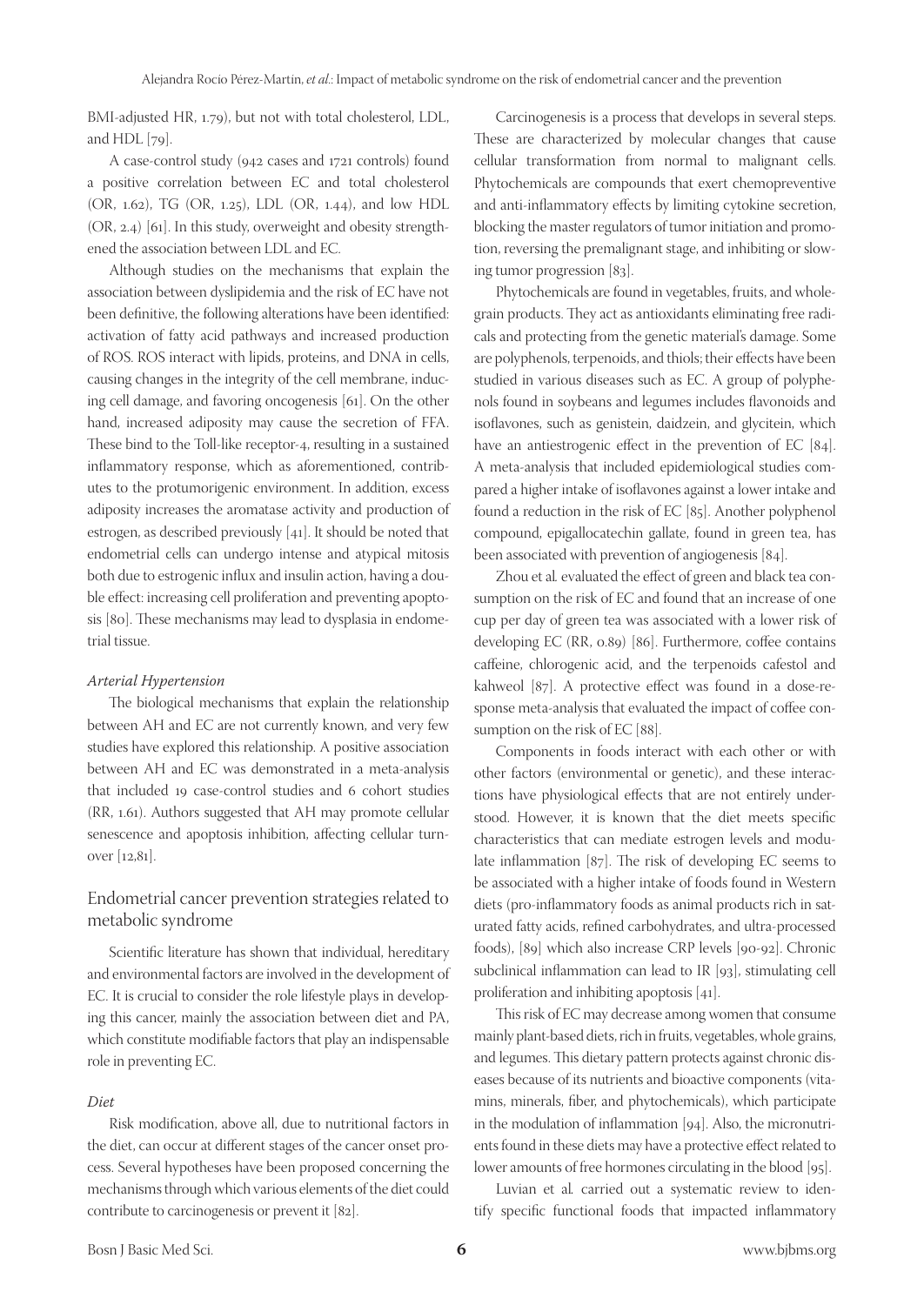and metabolic mediators. Foods that regulate inflammation include, but are not limited to, specific fruits, whole grain products, low-fat dairy products, green tea, spices, soy foods, nuts and seeds, and particular oils. In addition to the foods described in this study, other available foods may also have inflammatory modulating properties [94].

The diet most studied as a modulator of chronic inflammation is the Mediterranean diet (MedDiet). This diet consists of typical foods of the Mediterranean populations studied in the early 1960s. It is characterized by vegetable products, whole grains, olive oil, vinegar, fish, and foods rich in phenolic compounds (spices and chocolates). The MedDiet has antioxidant and anti-inflammatory characteristics. It is low in saturated fatty acids and simple carbohydrates and rich in vitamins, fiber, unsaturated fatty acids, and antioxidants. This diet includes high amounts of polyphenols and phytochemicals (carotene, lutein, zeaxanthin, lycopene, astaxanthin, phytosterols, or isothiocyanates) [82,96,97]. The health benefits of the MedDiet have been studied in various diseases, including IR, T2DM, cardiovascular disease, nonalcoholic fatty liver disease, dyslipidemia, PCOS, and some types of cancers, including EC [96-98].

Women that adhere to the MedDiet have a lower risk of EC [90,98]. A diet with high consumption of fruits and vegetables, low dietary inflammatory index [90], and low glycemic index [99] confers protection against EC [90]. In contrast, the consumption of ultra-processed foods, which are defined as industrial formulations of food and beverages that contain little or no fresh ingredients, has been linked to obesity [100].

Diets evolve due to various factors and complex interactions. Income, access to food, individual preferences, cultural beliefs, traditions, and geographic, environmental, social, and economic factors all contribute to the complex interaction of food consumption characteristics [101].

Mexican cuisine is a symbol of national identity. In addition, it is one of the most unique, rich, and diverse culinary traditions in the world [102]. However, today it is characterized by the high consumption of ultra-processed foods and sugary drinks, which tend to be energetically dense but poor in nutrients [103]. This westernized dietary pattern can be attributed to the fact that these foods are easily accessible and low in cost. These are displacing the traditional diet, distinguished for being balanced, varied, and rich in nutrients [32]. The change in food culture in Mexico is evident due to health problems in the population: "Urbanization, modernization, and sophistication have frequently led to diets in which a large percentage of energy consumption comes from sugars and fats, which then leads to a higher consumption of salt" [33].

These harmful habits that the population has acquired, accentuating Mexican women, could be contributing to the increase in metabolic diseases and, therefore, a greater risk of developing EC.

In Mexico, more evidence is needed on the benefits of consuming a MedDiet, which may reduce cancer risk. The study by Wu et al. evaluated the intake of fruits and vegetables and its association with cancer risk in Mexican-Americans. Authors found that the intake of fruits and vegetables is associated with decreased cancer risk in this population. They indicated that the increase in consumption of fruits and vegetables could be a promising area for future research as part of a strategy for preventing and controlling cancer among Mexican-Americans, regardless of other risk factors [104].

Likewise, a cross-sectional study by Sahrai et al. evaluated, in Mexican women with breast cancer, associations between dietary patterns defined a priori and anthropometric measures. Authors found that greater adherence to the MedDiet was associated with lower WC and waist-to-hip ratio. Still, no significant association was observed with other dietary patterns [105].

In 2017, the Secretary of Health in Mexico proposed the model of "The Milpa Diet," whose origins are ancient in our country and strengthened by highlighting its nutritional contributions. Aim is to define and disseminate a model of healthy eating based on Mesoamerican foods that are part of our cultural identity, with a positive impact on health [106].

The "Milpa Diet" consists of the traditional Mexican diet based on the milpa, an agro-food production system developed by the Mesoamerican population [107]. This type of diet mainly includes corn, beans, chili peppers, and squash, in addition to other vegetables rich in fiber, protein, antioxidants, and micronutrients (e.g., nopales, quelites, quintoniles, purslane, green beans, romeritos, huazontle, tomatoes, tomatillos, chili peppers, chayote squash, huitlacoche, watercress, mushrooms, legumes, fresh seasonal fruits, avocados, amaranth, sweet potatoes, fish, shellfish, eggs, and edible insects). The Milpa diet avoids red meat, flour, refined sugars, saturated fats, and ultra-processed foods. One of the essential characteristics of the Milpa diet is the high content of fiber. The benefit of fiber-rich diets has been widely studied and is closely related to the microbiota. Studies have described the role of fiber on the diversity and enrichment of beneficial bacterial species. These play an essential role in the prevention of MetS and cancer. The biological mechanism involves the anti-inflammatory and regulatory effect on immune cell populations. In addition, bacterial fermentation of fiber results in the production of short-chain fatty acids, which provide energy to colonocytes and immune system cells and exert systemic effects that lead to metabolic health (including insulin sensitivity) [108]. These beneficial characteristics are nutritionally similar to the MedDiet's biocompatibility, cultural suitability, and sustainability [106]. Preferably, this diet should be based on traditional foods and complemented with the other foods from other areas of the world [109].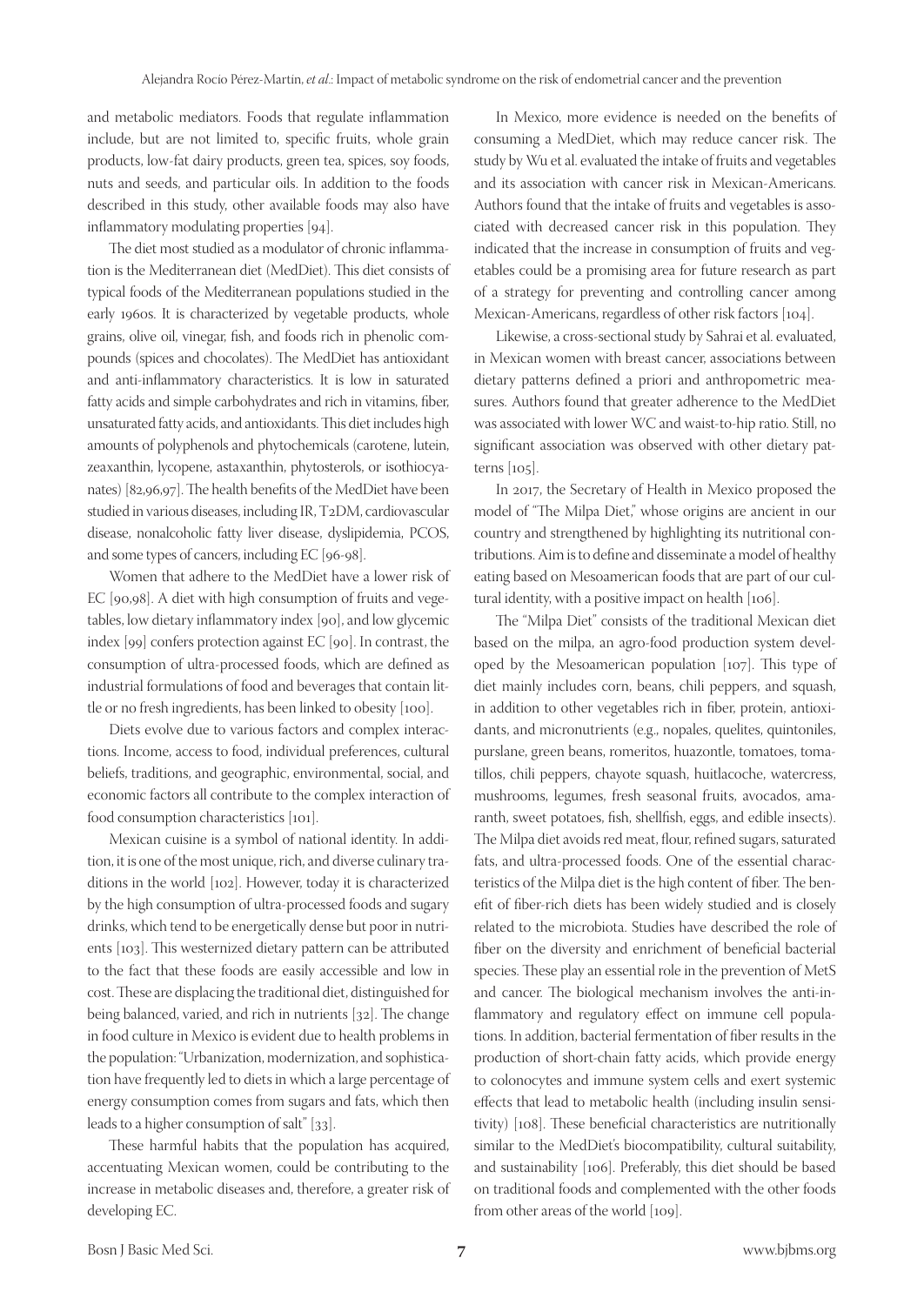For prevention strategies, women need to adopt a healthy eating pattern within their cultural context and access to food. For this reason, the "Milpa Diet" is a feasible proposal to prevent EC in the Mexican population.

#### *Physical Activity*

Regular physical activity (PA) is a guideline used in conjunction with an adequate diet to prevent and reduce obesity and other risk factors associated with EC. Regular PA exerts different health benefits and may also prevent EC [41,110]. The biologic mechanisms that explain the effect of physical exercise in risk reduction of EC have been hypothesized. Several pathways may occur simultaneously with an added effect that contributes to cancer risk reduction. It is well known that the increase in PA leads to a decrease in adiposity and may reduce sedentary behavior. Physiologically, PA increases metabolic function by improving insulin sensitivity, lowering levels of IGF-1, and reducing glucose levels. The decrease in adiposity is associated with a reduction in the secretion of pro-inflammatory cytokines (IL-6, TNF- $\alpha$ , and IL-1 $\beta$ ) and an increase in anti-inflammatory mediators (IL-10 and adiponectin). In addition, the decrease in adipose tissue leads to a reduction in the synthesis of androgen precursors and consequently a decrease in estrogen levels [111,112]. Other studies have described the effect of exercise on 5'-AMP-activated protein kinase (AMPK), a signaling molecule with direct effects on transcriptional regulators that inhibit IR and regulate cell growth and survival. Exercise-related increase in AMPK activity may therefore inhibit cancer growth [113]. Together, these mechanisms reduce the risk of EC.

Furthermore, some studies analyze the association of sedentary lifestyle with the risk of developing EC. Gierach et al. measured the hours a person remains in a sitting position among women who exercised three or more times per week or those who exercised less and found that amount of time sitting, or reclining was associated with increased risk of EC [114]. Specifically, sedentary women who spent nine or more hours sitting had twice the risk of EC than more physically active women who sat less than three hours per day (RR, 2.14, 95% CI 1.48-3.10). Furthermore, Moore et al. determined, based on scientific findings, that prolonged sitting, regardless of the amount of moderate or vigorous PA [115], increases the risk of obesity, IR [116,117], premature mortality [118], and EC [119,120].

Wu et al. conducted a study to determine the association between PA and the risk of MetS in Mexican Americans. The moderate and vigorous physical exercise was evaluated. They found that performing PA at moderate intensity for 30 minutes at least 5 days a week or doing vigorous exercise at least 3 days a week for 20 minutes (such as walking, cycling, and running) are associated with the prevention and control of MetS. Thus, PA may be a promising strategy to help prevent  $EC$  [121].

Even recreational walks, brief activities in the workplace (such as taking stairs instead of the elevator), PA at home, active play with children, or gardening also contribute to the daily amount needed to improve health. However, it is still necessary to perform them longer [122].

Studies are needed to focus on further supporting dietary recommendations and lifestyle modifications that must be customized according to food availability, geographic location, and health status [123].

## FUTURE DIRECTIONS

The link between microbiota, obesity, and EC has been studied. Preliminary data in murine models reveal that the fecal microbiota was different in lean versus obese mice. The uterine microbiota was different according to the obesity status [124,125]. The microbiota composition has been compared among women of various races and EC. The microbiota profiles identified in murine models with EC overlap, so it would be necessary to carry out further studies to understand better the interrelation of obesity in the microbiota of women with EC [125].

## CONCLUSION

This review focused on analyzing and integrating the information comprised to raise awareness amongst health professionals on the relationship between MetS and EC and the importance of developing prevention strategies. The protumorigenic inflammatory microenvironment has explained this relationship in these metabolic alterations. We propose that the primary prevention strategies for EC related to MetS are lifestyle modifications. These include adopting a diet rich in fruits, vegetables, whole grains, and legumes, according to the individual's accessibility to food, and avoiding consumption of pro-inflammatory foods. In addition to these are daily PA and avoiding a sedetary lifestyle. Therefore, randomized clinical trials are needed to demonstrate the effect that lifestyle interventions have on the treatment of MetS and the prevention of EC. We also urge the importance of screening for MetS and its components, mainly central adiposity, in all women for early treatment and possibly prevention of EC.

The main limitation of this study is that this is not a systematic review. In addition, we did not find sufficient original articles describing this association of MetS and EC in the Mexican population. This lack of information is a concern because there has been an important increase in the incidence of EC in Mexican women, and we believe that it is associated with an increase in MetS. Further studies are needed to describe this phenomenon in our population.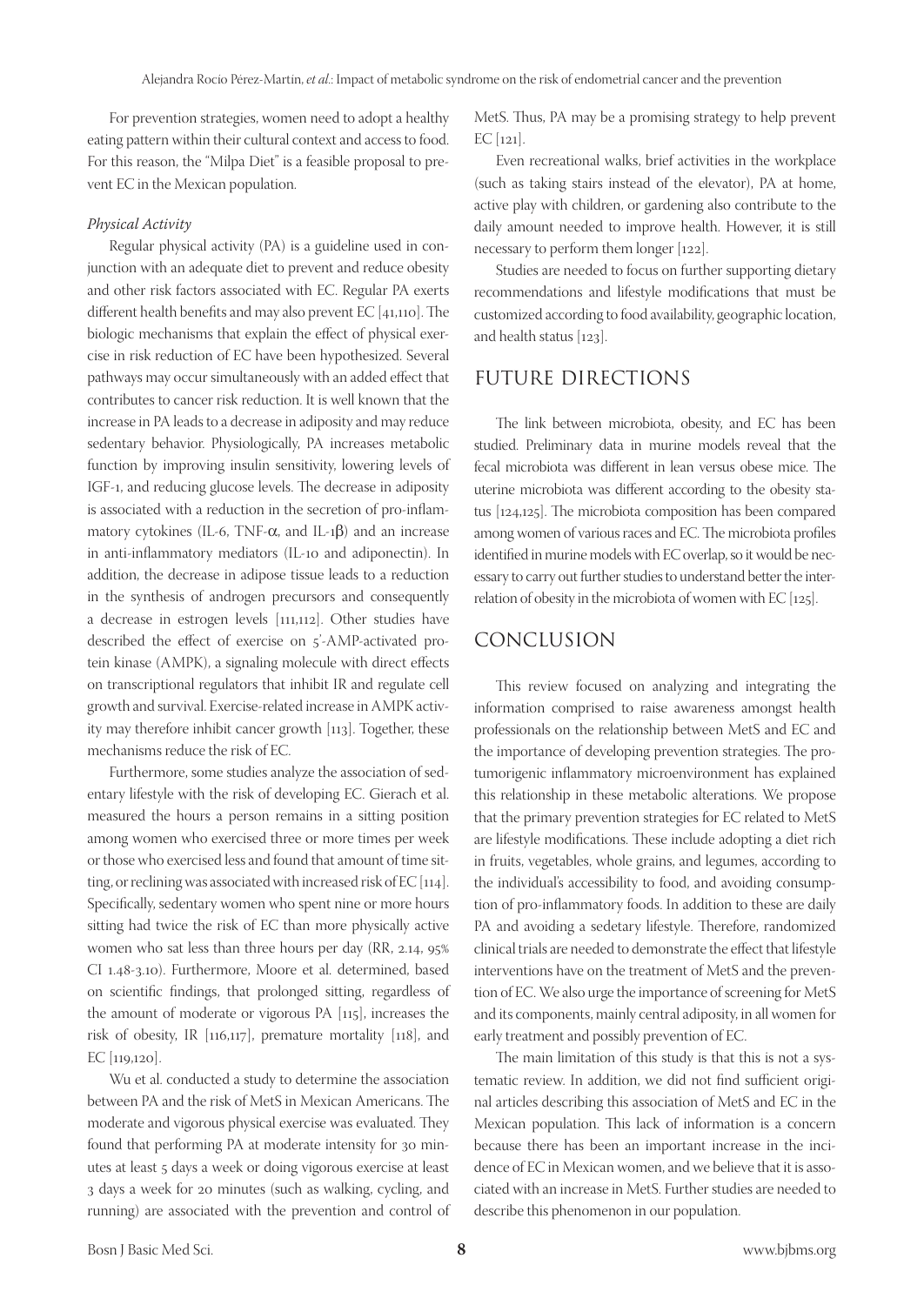# ACKNOWLEDGMENTS

The work reported in this paper was conducted in the Ovarian and Endometrial Cancer Program of the National Cancer Institute.

## REFERENCES

- [1] Sung H, Ferlay J, Siegel RL, Laversanne M, Soerjomataram I, Jemal A, et al. Global cancer statistics 2020: GLOBOCAN estimates of incidence and mortality worldwide for 36 cancers in 185 countries. CA Cancer J Clin 2021;71(3):209-49. https://doi.org/10.3322/caac.21660
- [2] Barcellini A, Roccio M, Laliscia C, Zanellini F, Pettinato D, Valvo F, et al. Endometrial cancer: When upfront surgery is not an option. Oncology 2021;99(2):65-71.

https://doi.org/10.1159/000510690

- [3] The Global Cancer Observatory. MEXICO Source: GLOBOCAN 2020. Lyon CEDEX 08, France. The International Agency for Research on Cancer (IARC) is the Specialized Cancer Agency of the World Health Organization. The Objective of the IARC is to Promote international Collaboration in Cancer Research. Available from: https://gco.iarc.fr/today/home [Last accessed on 2021 Oct 22].
- [4] Fleming CA, Heneghan HM, O'Brien D, McCartan DP, McDermott EW, Prichard RS. Meta-analysis of the cumulative risk of endometrial malignancy and systematic review of endometrial surveillance in extended tamoxifen therapy. Br J Surg 2018;105(9):1098-106.

https://doi.org/10.1002/bjs.10899

[5] Sjögren LL, Mørch LS, Løkkegaard E. Hormone replacement therapy and the risk of endometrial cancer: A systematic review. Maturitas 2016;91:25-35. https://doi.org/10.1016/j.maturitas.2016.05.013

[6] Barry JA, Azizia MM, Hardiman PJ. Risk of endometrial, ovarian and breast cancer in women with polycystic ovary syndrome: A systematic review and meta-analysis. Hum Reprod Update 2014;20(5):748-58.

https://doi.org/10.1093/humupd/dmu012

[7] Gong TT, Wang YL, Ma XX. Age at menarche and endometrial cancer risk: A dose-response meta-analysis of prospective studies. Sci Rep 2015;5:14051.

https://doi.org/10.1038/srep14051

[8] Colombo N, Preti E, Landoni F, Carinelli S, Colombo A, Marini C, et al. Endometrial cancer: ESMO Clinical practice guidelines for diagnosis, treatment and follow-up. Ann Oncol 2013;24(Suppl 6):vi33-8.

https://doi.org/10.1093/annonc/mdq245

[9] Wu Y, Sun W, Liu H, Zhang D. Age at menopause and risk of developing endometrial cancer: A meta-analysis. Biomed Res Int. 2019;2019:8584130.

https://doi.org/10.1155/2019/8584130

- [10] Esposito K, Chiodini P, Capuano A, Bellastella G, Maiorino MI, Giugliano D. Metabolic syndrome and endometrial cancer: A meta-analysis. Endocrine 2014;45(1):28-36. https://doi.org/10.1007/s12020-013-9973-3
- [11] Saed L, Varse F, Baradaran HR, Moradi Y, Khateri S, Friberg E, et al. The effect of diabetes on the risk of endometrial Cancer: An updated a systematic review and meta-analysis. BMC Cancer  $2019;19(1):527.$

https://doi.org/10.1186/s12885-019-5748-4

- [12] Aune D, Sen A, Vatten LJ. Hypertension and the risk of endometrial cancer: A systematic review and meta-analysis of case-control and cohort studies. Sci Rep 2017;7:44808. https://doi.org/10.1038/srep44808
- [13] Moore K, Brewer MA. Endometrial cancer: Is this a new disease? Am Soc Clin Oncol Educ Book 2017;37:435-42. https://doi.org/10.1200/EDBK\_175666
- [14] Nevadunsky NS, Van Arsdale A, Strickler HD, Moadel A, Kaur G, Levitt J, et al. Obesity and age at diagnosis of endometrial cancer. Obstet Gynecol. 2014;124(2 Pt 1):300-6. https://doi.org/10.1097/AOG.0000000000000381
- [15] Bokhman JV. Two pathogenetic types of endometrial carcinoma. Gynecol Oncol. 1983;15(1):10-7.
- https://doi.org/10.1016/0090-8258(83)90111-7
- [16] Brooks RA, Fleming GF, Lastra RR, Lee NK, Moroney JW, Son CH, et al. Current recommendations and recent progress in endometrial cancer. CA Cancer J Clin 2019;69:258-79. https://doi.org/10.3322/caac.21561
- [17] Lu KH, Broaddus RR. Endometrial cancer. N Engl J Med 2020;383(21):2053-64.

https://doi.org/10.1056/NEJMra1514010 [18] Talhouk A, McAlpine JN. New classification of endometrial cancers: the development and potential applications of genomic-based classification in research and clinical care. Gynecol Oncol Res Pract 2016;3:14.

https://doi.org/10.1186/s40661-016-0035-4 [19] Grundy SM, Cleeman JI, Daniels SR, Donato KA, Eckel RH, Franklin BA, et al. Diagnosis and management of the metabolic syndrome: An American Heart Association/National Heart, Lung, and blood institute scientific statement. Circulation 2005;112(17):2735-52.

https://doi.org/10.1161/CIRCULATIONAHA.105.169404

- [20] Esposito K, Chiodini P, Colao A, Lenzi A, Giugliano D. Metabolic syndrome and risk of cancer: A systematic review and meta-analysis. Diabetes Care 2012;35(11):2402-11. https://doi.org/10.2337/dc12-0336
- [21] Bhaskaran K, Douglas I, Forbes H, Dos-Santos-Silva I, Leon DA, Smeeth L. Body-mass index and risk of 22 specific cancers: A population-based cohort study of 5·24 million UK adults. Lancet 2014;384(9945):755-65.

https://doi.org/10.1016/S0140-6736(14)60892-8

- [22] Trabert B, Wentzensen N, Felix AS, Yang HP, Sherman ME, Brinton LA. Metabolic syndrome and risk of endometrial cancer in the United States: A study in the SEER-medicare linked database. Cancer Epidemiol Biomarkers Prev 2015;24(1):261-7. https://doi.org/10.1158/1055-9965.EPI-14-0923
- [23] Alberti KG, Zimmet PZ. Definition, diagnosis and classification of diabetes mellitus and its complications. Part 1: Diagnosis and classification of diabetes mellitus provisional report of a WHO consultation. Diabet Med 1998;15(7):539-53. https://doi.org/10.1002/(SICI)1096-9136(199807) 15:7<539:AID-DIA668>3.0.CO;2-S
- [24] Executive Summary of the Third Report of the National Cholesterol Education Program (NCEP) Expert Panel on Detection, Evaluation, And Treatment of High Blood Cholesterol in Adults (Adult Treatment Panel III). JAMA 2001;285(19):2486-97. https://doi.org/10.1001/jama.285.19.2486
- [25] Alberti KG, Zimmet P, Shaw J. Metabolic syndrome--a new worldwide definition. a consensus statement from the international diabetes federation. Diabet Med 2006;23(5):469-80. https://doi.org/10.1111/j.1464-5491.2006.01858.x
- [26] Alberti KG, Eckel RH, Grundy SM, Zimmet PZ, Cleeman JI, Donato KA, et al. Harmonizing the metabolic syndrome: A joint interim statement of the international diabetes federation task force on epidemiology and prevention; National Heart, Lung, and Blood Institute; American Heart Association; World Heart Federation; International Atherosclerosis Society; and International Association for the Study of Obesity. Circulation 2009;120(16):1640-5. https://doi.org/10.1161/CIRCULATIONAHA.109.192644
- [27] Siegel RL, Miller KD, Jemal A. Cancer statistics, 2019. CA Cancer J Clin 2019;69(1):7-34. https://doi.org/10.3322/caac.21551
- [28] Blüher M. Obesity: Global epidemiology and pathogenesis. Nat Rev Endocrinol 2019;15(5):288-98. https://doi.org/10.1038/s41574-019-0176-8
- [29] Romero-Martínez M, Shamah-Levy T, Vielma-Orozco E, Heredia-Hernández O, Mojica-Cuevas J, Cuevas-Nasu L, et al. Grupo de trabajo Ensanut 2018-19\*. Encuesta Nacional de Salud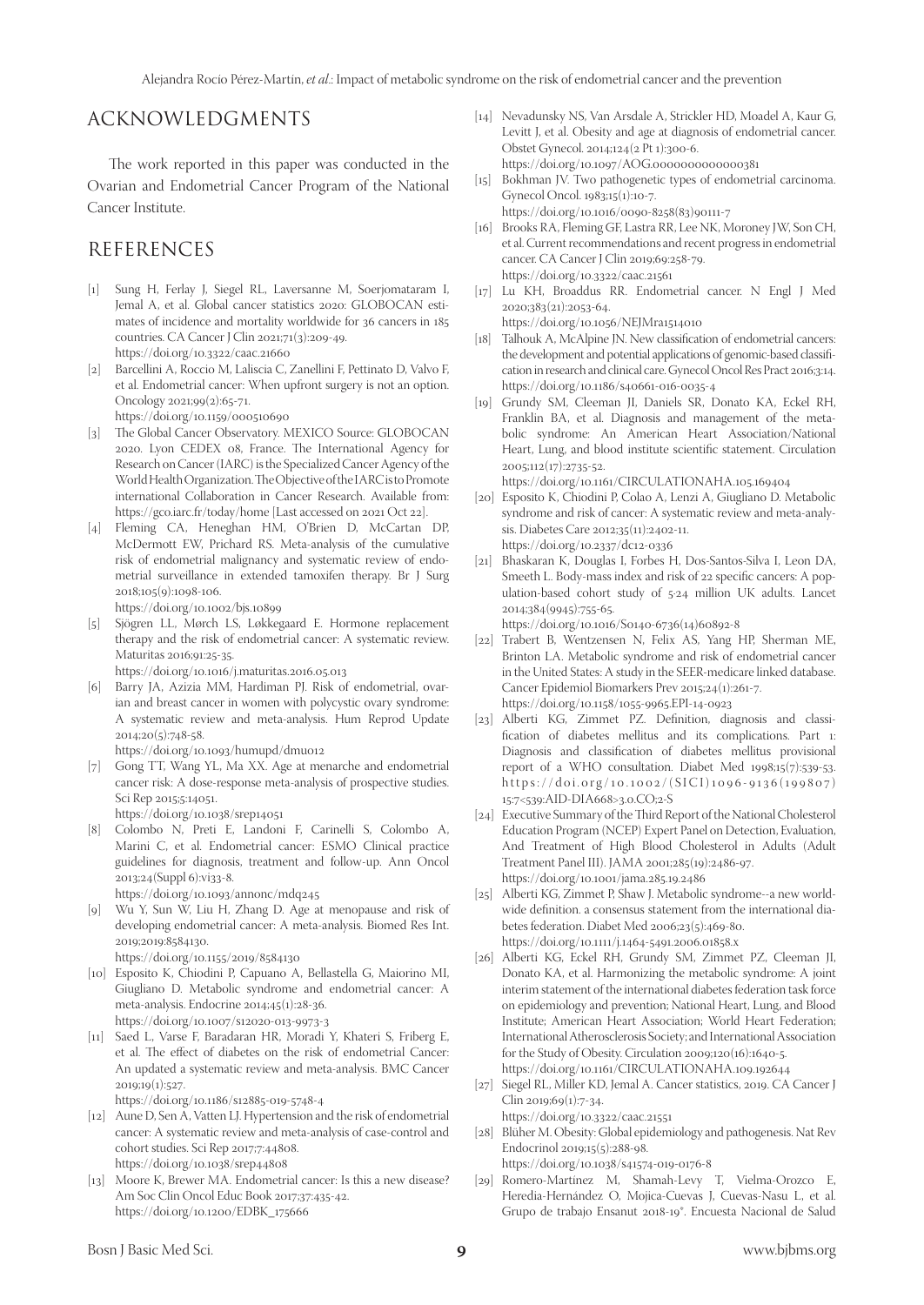y Nutrición (ENSANUT 2018): metodología y perspectivas [National Health and Nutrition Survey 2018-19: methodology and perspectives]. Salud Publica Mex 2019;61(6):917-923. https://doi.org/10.21149/11095

- [30] Shamah-Levy TV, Heredia-Hernández O, Romero-Martínez M, Mojica-Cuevas J, Cuevas-Nasu L, Santaella-Castell JA R-DJ. Encuesta Nacional de Salud y Nutrición 2018-19: Resultados Nacionales. Cuernavaca, México: Instituto Nacional de Salud Pública; 2020.
- [31] Mendoza-Caamal EC, Barajas-Olmos F, García-Ortiz H, Cicerón-Arellano I, Martínez-Hernández A, Córdova EJ, et al. Metabolic syndrome in indigenous communities in Mexico: A descriptive and cross-sectional study. BMC Public Health 2020;20(1):339. https://doi.org/10.1186/s12889-020-8378-5
- [32] Gomez Delgado Y, Rodríguez V, Elisa B. Salud y cultura alimentaria
- en México. Rev Digit Univ 2019;20:421. [33] Latham, MC. Nutrición Humana en el Mundo en
- Desarrollo. Alimentación y Nutrición No 29. Rome, Italy: Food and Agriculture Organization: 2002. Available https://www.fao.org/3/w0073s/w0073s00. htm [Last accessed on 2021 Nov 25].
- [34] Wang L, Du ZH, Qiao JM, Gao S. Association between metabolic syndrome and endometrial cancer risk: A systematic review and meta-analysis of observational studies. Aging (Albany NY) 2020;12(10):9825-39. https://doi.org/10.18632/aging.103247
- [35] Gutiérrez-Solis AL, Banik SD, Méndez-González RM. Prevalence of metabolic syndrome in Mexico: A systematic review and meta-analysis. Metab Syndr Relat Disord 2018;16(8):395-405. https://doi.org/10.1089/met.2017.0157
- [36] Engin A. The definition and prevalence of obesity and metabolic syndrome. Adv Exp Med Biol 2017;960:1-17. https://doi.org/10.1007/978-3-319-48382-5\_1
- [37] Arnold M, Pandeya N, Byrnes G, Renehan PA, Stevens GA, Ezzati PM, et al. Global burden of cancer attributable to high body-mass index in 2012: A population-based study. Lancet Oncol 2015;16(1):36-46. https://doi.org/10.1016/S1470-2045(14)71123-4
- [38] Iyengar NM, Gucalp A, Dannenberg AJ, Hudis CA. Obesity and cancer mechanisms: Tumor microenvironment and inflammation. J Clin Oncol 2016;34(35):4270-6. https://doi.org/10.1200/JCO.2016.67.4283
- [39] Howe LR, Subbaramaiah K, Hudis CA, Dannenberg AJ. Molecular pathways: Adipose inflammation as a mediator of obesity-associated cancer. Clin Cancer Res 2013;19(22):6074-83. https://doi.org/10.1158/1078-0432.CCR-12-2603
- [40] Bartelt A, Heeren J. Adipose tissue browning and metabolic health. Nat Rev Endocrinol 2014;10(1):24-36. https://doi.org/10.1038/nrendo.2013.204
- [41] Kaaks R, Lukanova A, Kurzer MS. Obesity, endogenous hormones, and endometrial cancer risk: A synthetic review. Cancer Epidemiol Biomarkers Prev 2002;11(12):1531-43.
- [42] Wensveen FM, Valentić S, Šestan M, Wensveen TT, Polić B. The "big bang" in obese fat: Events initiating obesity-induced adipose tissue inflammation. Eur J Immunol 2015;45(9):2446-56. https://doi.org/10.1002/eji.201545502
- [43] Wu D, Molofsky AB, Liang HE, Ricardo-Gonzalez RR, Jouihan HA, Bando JK, et al. Eosinophils sustain adipose alternatively activated macrophages associated with glucose homeostasis. Science 2011;332(6026):243-7.
	- https://doi.org/10.1126/science.1201475
- [44] Verdeguer FA, Aouadi M. Macrophage heterogeneity and energy metabolism. Exp Cell Res 2017;360:35-40. https://doi.org/10.1016/j.yexcr.2017.03.043
- [45] Bråkenhielm E, Veitonmäki N, Cao R, Kihara S, Matsuzawa Y, Zhivotovsky B, et al. Adiponectin-induced antiangiogenesis and antitumor activity involve caspase-mediated endothelial cell apoptosis. Proc Natl Acad Sci U S A 2004;101(8):2476-81. https://doi.org/10.1073/pnas.0308671100
- [46] Lago F, Dieguez C, Gómez-Reino J, Gualillo O. The emerging role

of adipokines as mediators of inflammation and immune responses. Cytokine Growth Factor Rev 2007;18(3-4):313-25. https://doi.org/10.1016/j.cytogfr.2007.04.007

- [47] Mancuso P. The role of adipokines in chronic inflammation. Immunotargets Ther 2016;5:47-56. https://doi.org/10.2147/ITT.S73223
- [48] Russo L, Lumeng CN. Properties and functions of adipose tissue macrophages in obesity. Immunology 2018;155(4):407-17. https://doi.org/10.1111/imm.13002
- [49] Strong AL, Burow ME, Gimble JM, Bunnell BA. Concise review: The obesity cancer paradigm: Exploration of the interactions and crosstalk with adipose stem cells. Stem Cells 2015;33(2):318-26. https://doi.org/10.1002/stem.1857
- [50] Donohoe CL, Doyle SL, Reynolds JV. Visceral adiposity, insulin resistance and cancer risk. Diabetol Metab Syndr. 2011;3:12. https://doi.org/10.1186/1758-5996-3-12
- [51] Melissa C, Claire LD, John VR. Conference on "nutrition at key life stages: New findings, new approaches", symposium 1: Nutritional issues in adolescence and adulthood. Proc Nutr Soc 2016;75:125-38.
- [52] Fuster JJ, Ouchi N, Gokce N, Walsh K. Obesity-induced changes in adipose tissue microenvironment and their impact on cardiovascular disease. Circ Res 2016;118(11):1786-807. https://doi.org/10.1161/CIRCRESAHA.115.306885
- [53] Braun S, Bitton-Worms K, LeRoith D. The link between the metabolic syndrome and cancer. Int J Biol Sci 2011;7(7):1003-15. https://doi.org/10.7150/ijbs.7.1003
- [54] Castro-Eguiluz D, Sanchez PJ. Obesidad. In: García AM, Guadiana MC, Luna EB, Rodríguez MJ, editors. Nutrición y Cáncer. Mexico: INCan, DAPC; 2021. p. 1-256.
- [55] Madhunapantula MP, Robertson GP. The Akt signaling pathway: An emerging therapeutic target in malignant melanoma. Cancer Biol Ther 2011;12(12):1032-49. https://doi.org/10.4161/cbt.12.12.18442
- [56] Zhang H, Fagan D, Zeng X. Inhibition of cancer cell proliferation and metastasis by insulin receptor downregulation. Oncogene 2010;29:2517-27.
	- https://doi.org/10.1038/onc.2010.17
- [57] Dossus L, Lukanova A, Rinaldi S, Allen N, Cust AE, Becker S, et al. Hormonal, metabolic, and inflammatory profiles and endometrial cancer risk within the EPIC cohort--a factor analysis. Am J Epidemiol 2013;177(8):787-99. https://doi.org/10.1093/aje/kws309
- [58] Modugno F, Ness RB, Chen C, Weiss NS. Inflammation and endometrial cancer: A hypothesis. Cancer Epidemiol Biomarkers Prev 2005;14(12):2840-7.

https://doi.org/10.1158/1055-9965.EPI-05-0493

- [59] Coussens LM, Werb Z. Inflammation and cancer. Nature 2002;420(6917):860-7. https://doi.org/10.1038/nature01322
- [60] Himbert C, Delphan M, Scherer D, Bowers LW, Hursting S, Ulrich CM. Signals from the adipose microenvironment and the obesity-cancer link-a systematic review. Cancer Prev Res (Phila) 2017;10(9):494-506.

https://doi.org/10.1158/1940-6207.CAPR-16-0322

- [61] Yang X, Wang J. The role of metabolic syndrome in endometrial cancer: A review. Front Oncol 2019;9:744. https://doi.org/10.3389/fonc.2019.00744
- [62] Wang C, Su K, Zhang Y, Zhang W, Zhao Q, Chu D, et al. IR-A/IGF-1R-mediated signals promote epithelial-mesenchymal transition of endometrial carcinoma cells by activating PI3K/AKT and ERK pathways. Cancer Biol Ther 2019;20(3):295-306. https://doi.org/10.1080/15384047.2018.1529096
- [63] Onstad MA, Schmandt RE, Lu KH. Addressing the role of obesity in endometrial cancer risk, prevention and treatment. J Clin Oncol 2016;34(35):4225-30. https://doi.org/10.1200/JCO.2016.69.4638

[64] Liao C, Zhang D, Mungo C, Tompkins DA, Zeidan AM. Is diabe-

tes mellitus associated with increased incidence and disease-specific mortality in endometrial cancer? A systematic review and meta-analysis of cohort studies. Gynecol Oncol 2014;135(1):163-71.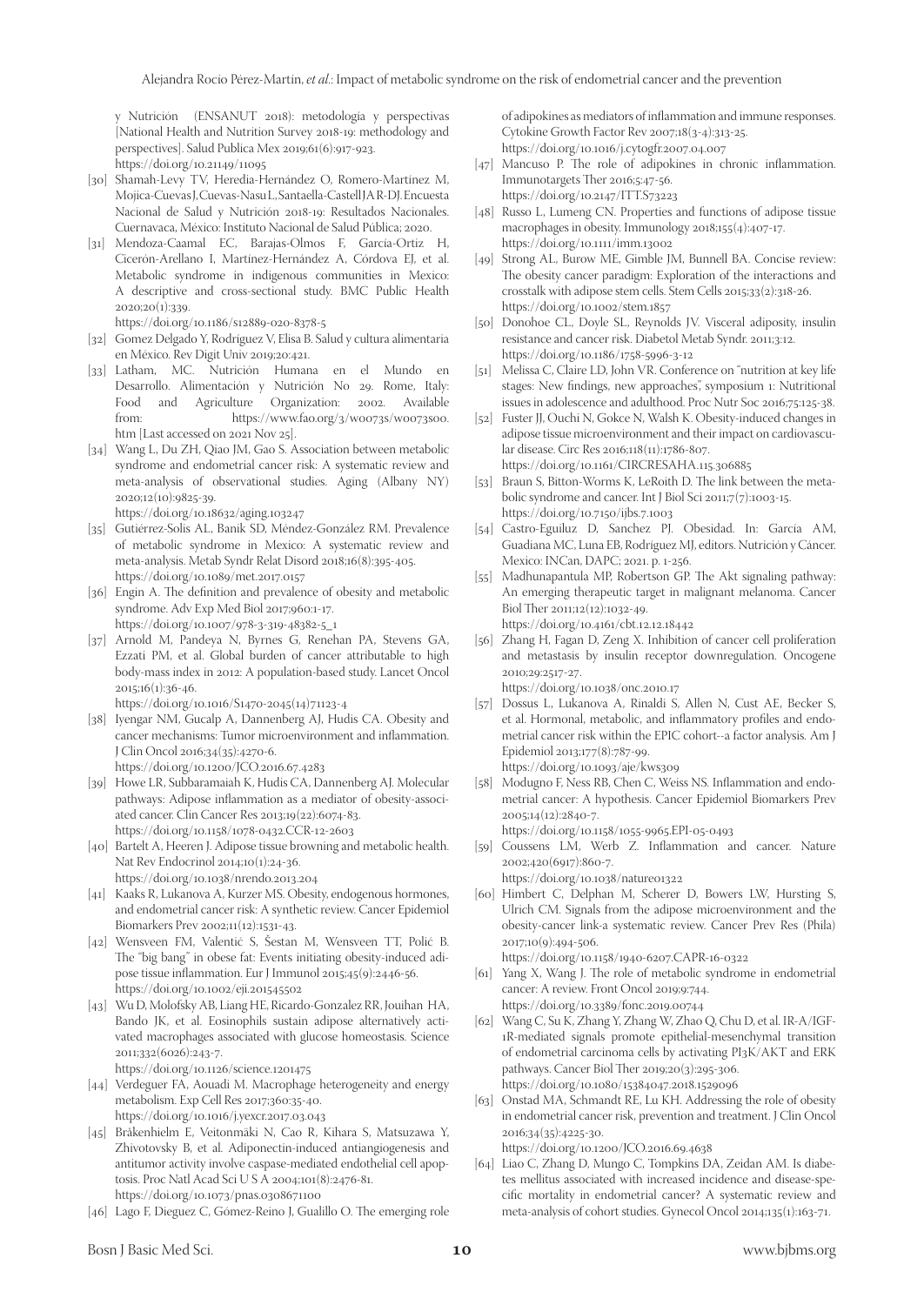https://doi.org/10.1016/j.ygyno.2014.07.095

[65] Shikata K, Ninomiya T, Kiyohara Y. Diabetes mellitus and cancer risk: Review of the epidemiological evidence. Cancer Sci  $2013;104(1):9-14.$ 

https://doi.org/10.1111/cas.12043

- [66] Hernandez AV, Pasupuleti V, Benites-Zapata VA, Thota P, Deshpande A, Perez-Lopez FR. Insulin resistance and endometrial cancer risk: A systematic review and meta-analysis. Eur J Cancer 2015;51(18):2747-58.
	- https://doi.org/10.1016/j.ejca.2015.08.031
- [67] Sidorkiewicz I, Jóźwik M, Niemira M, Krętowski A. Insulin resistance and endometrial cancer: Emerging role for microRNA. Cancers (Basel) 2020;12(9):2559. https://doi.org/10.3390/cancers12092559
- [68] DeFronzo RA, Ferrannini E, Groop L, Henry RR, Herman WH, Holst JJ, et al. Type 2 diabetes mellitus. Nat Rev Dis Prim 2015;1:15019. https://doi.org/10.1038/nrdp.2015.19
- [69] Tabák AG, Herder C, Rathmann W, Brunner EJ, Kivimäki M. Prediabetes: A high-risk state for diabetes development. Lancet 2012;379(9833):2279-90.

https://doi.org/10.1016/S0140-6736(12)60283-9

- [70] Lai Y, Sun C. Association of abnormal glucose metabolism and insulin resistance in patients with atypical and typical endometrial cancer. Oncol Lett 2018;15(2):2173-8. https://doi.org/10.3892/ol.2017.7590
- [71] Saeedi P, Petersohn I, Salpea P, Malanda B, Karuranga S, Unwin N, et al. Global and regional diabetes prevalence estimates for 2019 and projections for 2030 and 2045: Results from the International Diabetes Federation Diabetes Atlas, 9<sup>th</sup> edition. Diabetes Res Clin Pract 2019;157:107843.

https://doi.org/10.1016/j.diabres.2019.107843

- [72] Orgel E, Mittelman SD. The links between insulin resistance, diabetes, and cancer. Curr Diab Rep 2013;13(2):213-22. https://doi.org/10.1007/s11892-012-0356-6
- [73] Ewa SJ, Adam W, Janusz S, Józef D, Agnieszka S. Role of PI3K/ AKT Pathway in Insulin-Mediated Glucose Uptake. Blood Glucose Levels; 2018.
- [74] Artim SC, Mendrola JM, Lemmon MA. Assessing the range of kinase autoinhibition mechanisms in the insulin receptor family. Biochem J 2012;448(2):213-20. https://doi.org/10.1042/BJ20121365
- [75] Alvino CL, Ong SC, McNeil KA, Delaine C, Booker GW, Wallace JC, et al. Understanding the mechanism of insulin and insulin-like growth factor (IGF) receptor activation by IGF-II. PLoS One 2011;6(11):e27488. https://doi.org/10.1371/journal.pone.0027488
- [76] Petridou EK, Alexe DM, Voulgaris Z, Spanos E, Trichopoulos D. Endometrial cancer and the IGF system: A case-control study in Greece. Oncology 2003;64(4):341-5. https://doi.org/10.1159/000070291
- [77] Djiogue S, Kamdje AH, Vecchio L, Kipanyula MJ, Farahna M, Aldebasi Y, et al. Insulin resistance and cancer: The role of insulin and IGFs. Endocr Relat Cancer 2013;20(1):R1-17. https://doi.org/10.1530/ERC-12-0324
- [78] Bjørge T, Stocks T, Lukanova A, Tretli S, Selmer R, Manjer J, et al. Metabolic syndrome and endometrial carcinoma. Am J Epidemiol 2010;171(8):892-902. https://doi.org/10.1093/aje/kwq006
- [79] Lindemann K, Vatten LJ, Ellstrøm-Engh M, Eskild A. Serum lipids and endometrial cancer risk: Results from the HUNT-II study. Int J Cancer 2009;124(12):2938-41. https://doi.org/10.1002/ijc.24285

[80] McTiernan A. Mechanisms linking physical activity with cancer. Nat Rev Cancer 2008;8(3):205-11. https://doi.org/10.1038/nrc2325

- [81] Soler M, Chatenoud L, Negri E, Parazzini F, Franceschi S, La Vecchia C. Hypertension and hormone-related neoplasms in women. Hypertension 1999;34(2):320-5. https://doi.org/10.1161/01.hyp.34.2.320
- [82] Clinton SK, Giovannucci EL, Hursting SD. The world cancer

research fund/American institute for cancer research third expert report on diet, nutrition, physical activity, and cancer: Impact and future directions. J Nutr 2020;150(4):663-71. https://doi.org/10.1093/jn/nxz268

- [83] Kotecha R, Takami A, Espinoza JL. Dietary phytochemicals and cancer chemoprevention: A review of the clinical evidence. Oncotarget 2016;7(32):52517-29. https://doi.org/10.18632/oncotarget.9593
- [84] Woźniak M, Krajewski R, Makuch S, Agrawal S. Phytochemicals in gynecological cancer prevention. Int J Mol Sci 2021;22(3):1219. https://doi.org/10.3390/ijms22031219
- [85] Zhong XS, Ge J, Chen SW, Xiong YQ, Ma SJ, Chen Q. Association between dietary isoflavones in soy and legumes and endometrial cancer: A systematic review and meta-analysis. J Acad Nutr Diet 2018;118(4):637-51.

https://doi.org/10.1016/j.jand.2016.09.036

- [86] Zhou Q, Li H, Zhou JG, Ma Y, Wu T, Ma H. Green tea, black tea consumption and risk of endometrial cancer: A systematic review and meta-analysis. Arch Gynecol Obstet 2016;293(1):143-55. https://doi.org/10.1007/s00404-015-3811-1
- [87] Hu G, Wang X, Zhang L, Qiu MH. The sources and mechanisms of bioactive ingredients in coffee. Food Funct 2019;10(6):3113-26.
- [88] Lukic M, Guha N, Licaj I, van den Brandt PA, Stayner LT, Tavani A, et al. Coffee drinking and the risk of endometrial cancer: An updated meta-analysis of observational studies. Nutr Cancer 2018;70(4):513-28.

https://doi.org/10.1080/01635581.2018.1460681

[89] Si CJ, Shu L, Zheng PF, Zhang XY, Yu XL, Gao W, et al. Dietary patterns and endometrial cancer: A meta-analysis. Eur J Cancer Prev 2017;26(4):336-45.

https://doi.org/10.1097/CEJ.0000000000000266

[90] Ricceri F, Giraudo MT, Fasanelli F, Milanese D, Sciannameo V, Fiorini L, et al. Diet and endometrial cancer: A focus on the role of fruit and vegetable intake, Mediterranean diet and dietary inflammatory index in the endometrial cancer risk. BMC Cancer  $2017;17(1):757.$ 

https://doi.org/10.1186/s12885-017-3754-y

- [91] Lee Y, Kang D, Lee SA. Effect of dietary patterns on serum C-reactive protein level. Nutr Metab Cardiovasc Dis 2014;24(9):1004-11. https://doi.org/10.1016/j.numecd.2014.05.001
- [92] Bravi F, Bertuccio P, Turati F, Serraino D, Edefonti V, Dal Maso L, et al. Nutrient-based dietary patterns and endometrial cancer risk: An Italian case-control study. Cancer Epidemiol 2015;39(1):66-72. https://doi.org/10.1016/j.canep.2014.12.003
- [93] Festa A, D'Agostino R Jr., Howard G, Mykkänen L, Tracy RP, Haffner SM. Chronic subclinical inflammation as part of the insulin resistance syndrome: The insulin resistance atherosclerosis study (IRAS). Circulation 2000;102(1):42-7. https://doi.org/10.1161/01.cir.102.1.42
- [94] Luvián-Morales J, Varela-Castillo FO, Flores-Cisneros L, Cetina-Pérez L, Castro-Eguiluz D. Functional foods modulating inflammation and metabolism in chronic diseases: A systematic review. Crit Rev Food Sci Nutr 2021;1-22.

https://doi.org/10.1080/10408398.2021.1875189

- [95] Kabat GC, Park Y, Hollenbeck AR, Schatzkin A, Rohan TE. Intake of fruits and vegetables, and risk of endometrial cancer in the NIHaarp diet and health study. Cancer Epidemiol 2010;34(5):568-73. https://doi.org/10.1016/j.canep.2010.06.005
- [96] Mirabelli M, Chiefari E, Arcidiacono B, Corigliano DM, Brunetti FS, Maggisano V, et al. Mediterranean diet nutrients to turn the tide against insulin resistance and related diseases. Nutrients 2020;12(4):1066.

https://doi.org/10.3390/nu12041066

- [97] Mentella MC, Scaldaferri F, Ricci C, Gasbarrini A, Miggiano GA. Cancer and mediterranean diet: A review. Nutrients 2019;11(9):2059. https://doi.org/10.3390/nu11092059
- [98] Filomeno M, Bosetti C, Bidoli E, Levi F, Serraino D, Montella M, et al. Mediterranean diet and risk of endometrial cancer: A pooled analysis of three Italian case-control studies. Br J Cancer 2015;112(11):1816-21.